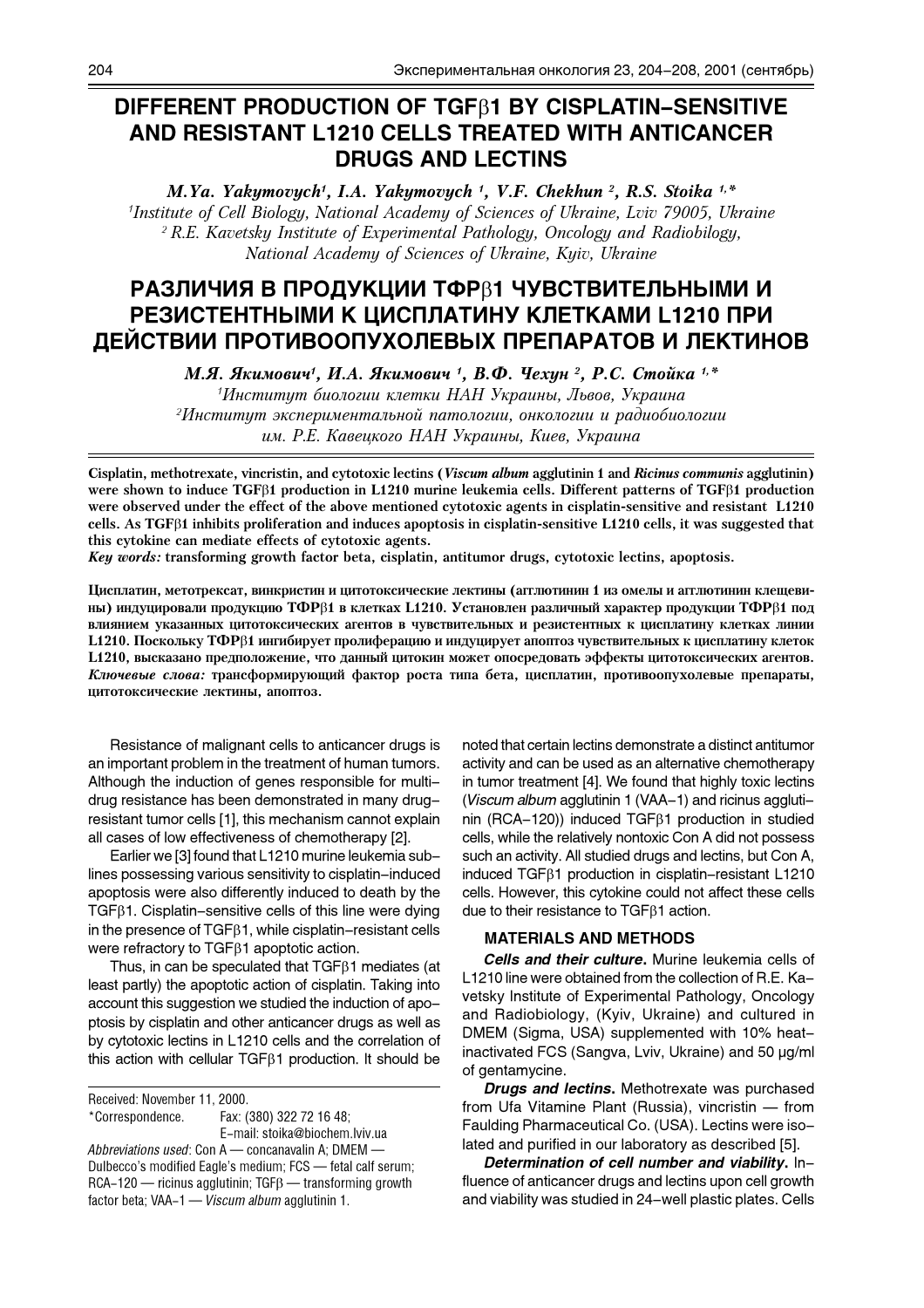were cultured for 24 h in FCS-free medium and then 10% FCS and studied drugs or lectins were added for 48 h. At the end of the incubation total cell number and the proportion of dead cells were determined using trypan blue exclusion method.

*DNA fragmentation test***.** DNA preparation and electrophoresis were performed as described [6]. Aliquotes of  $5 \cdot 10^6$  cells were pelleted and then resuspended in 50  $\mu$ l lysis buffer containing 50 mM Tris-HCI (pH 7.5), 20 mM EDTA (Serva, Germany), 1% NP-40. SDS (Serva, USA, final concentration 1%) and RNAse A (Sigma, USA, final concentration 1 mg/ml) were added to each sample, which was they were incubated for 1 h at 37°C. Then proteinase K (Sigma, USA, final concentration 1 mg/ml) was added and samples were incubated for 1 h at 37° C. DNA was pelleted overnight at -20°C after adding 10 M ammonia acetate (1/2 of sample volume) and 2 volumes of icecold isopropanol. Samples were centrifuged for 30 min at 10,000 g, pellets were air-dried, dissolved in TE-buffer (10  $\mu$ I/10<sup>6</sup> cells) and loaded into the wells of 1% agarose gel. Electrophoresis was carried out in TAE-buffer (pH 8.0) in the presence of ethydium bromide and the gel was examined in transilluminator (LKB, Sweden) under UV light and photographed.

*ELISA testing of TGF*b*1 production***.** R&D Systems, Inc. (Minneapolis, USA) KIT was used for the study of TGF $\beta$ 1 presence in the conditioned medium which was collected after the cells were subjected to the action of anticancer drugs or cytotoxic lectins. KIT protocol was strictly followed during testing.

*Statistical analysis***.** Each experiment was performed in triplicate and repeated three times. Significance of the difference in a typical experiment was assessed by Student's *t*-test. The level of significance was set at 0.05.

# **RESULTS**

As one can see in Fig. 1, *a, b* and Fig, 2, *a, b,* cisplatin-resistant L1210 cells were also more refractory to growth inhibiting and killing actions of other anticancer





Fig. 1. Effects of drugs (a - metotrexate, b - vincristin) and lectins (*c* - mistletoe lectin, *d* - ricin agglutinin, *e* - Con A) on growth of L1210 ( $\bullet$ ) and L1210/R ( $\bullet$ ) cells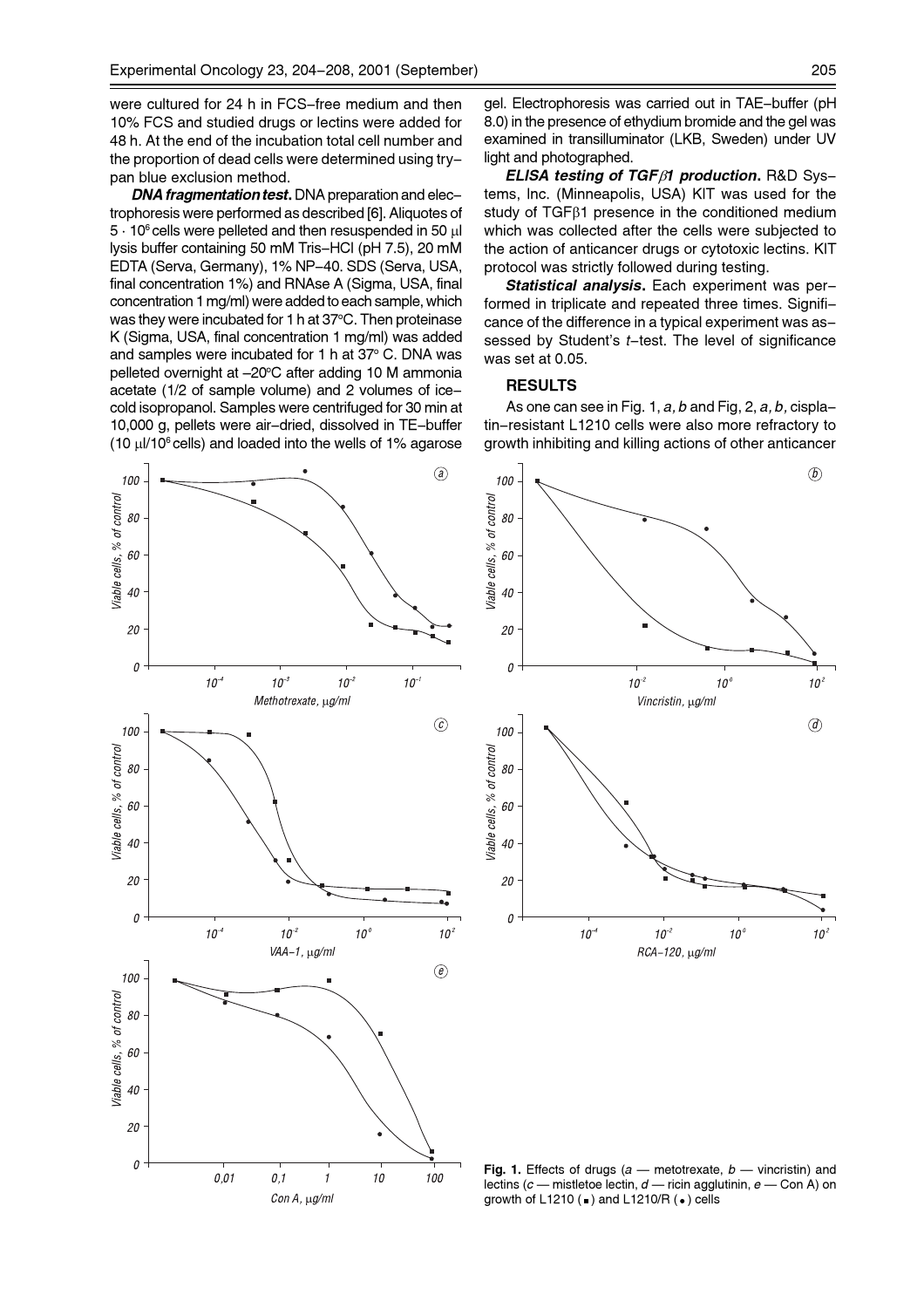drugs such as methotrexate and vincristin. This difference was not pronounced in the case of cytotoxic lectins (mistletoe lectin (VAA-1) and ricin agglutinin (RCA-120)) action (Fig. 1, *c, d* and Fig, 2, *c, d*). Con A used in concentration up to 1  $\mu$ g/ml has been shown to be nontoxic for L1210 cells, while in higher concentrations (10-100  $\mu$ g/ml) it strongly affected these cells (Fig. 1, *e* and Fig. 2, *e*).

Data regarding cell killing activity of anticancer drugs and cytotoxic lectins were in accordance with the ability of these agents to evoke DNA fragmentation (Fig. 3). Methotrexate induced DNA fragmentation in cisplatinsensitive but not in cisplatin-resistant L1210 cells. Similar picture was observed when these cells were treated with vincristine.

Cytotoxic lectins (VAA-1 and RCA-120) were shown to induce DNA fragmentation in both cisplatinsensitive and -resistant L1210 cells (see Fig. 3). The effect of Con A strongly depended on its concentration

Con A, µg/ml

and well-expressed DNA fragmentation was induced only by higher Con A concentrations  $(25 \mu g/ml)$ .

Earlier we [3] found that  $TGF\beta1$  is an apoptosis-inducing cytokine for L1210 cells, while cisplatin-resistant cells of this line were resistant to  $TGF\beta1$  action. Thus, it was reasonable to compare different anticancer drugs and lectins in their ability to induce TGFb1 production in the studied cells. We found that cisplatin and cytotoxic lectins (but not Con A, 1  $\mu$ g/ml) induced TGF $\beta$ 1 production by cisplatin-sensitive L1210 cells (Fig. 4). Methotrexate and vincristin did not possess such ability.

It is worthy to note that  $TGF\beta1$  production by cisplatin-resistant L1210 cells was higher than by cisplatinsensitive cells of this line. Cisplatin could not induce  $TGF\beta1$  production by cisplatin–resistant cells, while the methotrexate, vincristin and RCA-120 evoked strong elevation of the production of this cytokine. VAA-1 ef $fect$  on TGF $\beta$ 1 production by cisplatin-resistant cells was not so prominent.



ristin) and lectins  $(c -$  mistletoe lectin,  $d -$  ricin agglutinin,  $e -$ Con A) in L1210 ( $\bullet$ ) and L1210/R ( $\bullet$ ) cells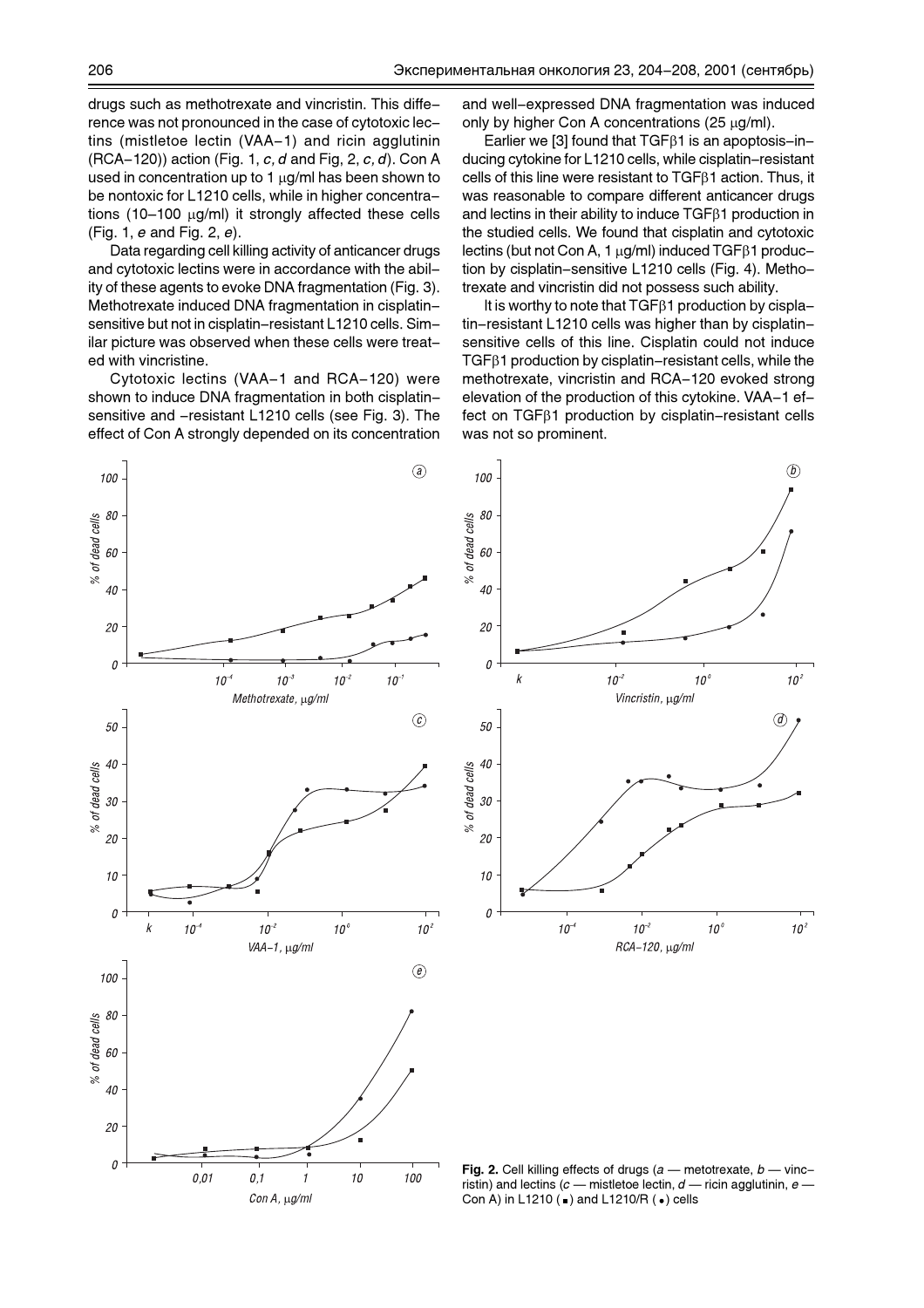

**Fig. 3.** DNA fragmentation in L1210 (*a)* and L1210/R (*b*) cells: *1* — untreated; *2* – VAA-1 (1 ng/ml); *3* — RCA-120 (1 ng/ml); *4* — Con A (1 μg/ml); *5* — Con A (25 μg/ml); *6* — methotrexate (15 ng/ml); 7 — vincristin (10 ng/ml)



Fig. 4. Effect of different cytotoxic agents on TGF<sub>B1</sub> production by L1210  $\Box$ ) and L1210/12 cells  $\Box$ ) differing in their sensitivity to cisplatin action:  $1 -$  cells cultured in the medium without cytotoxic agents,  $2$  - cisplatin (0.1  $\mu$ g/ml for L1210 and 5  $\mu$ g/ml for L1210/R); *3* methotrexate (15 ng/ml); *4* vincristin (1 ng/ml); *5* VAA-1 (0.1 ng/ml); *6* — RCA-120 (0.5 ng/ml); *7* — Con A (1 μg/ml)

### **DISCUSSION**

 $TGF\beta1$  is a widely spread and very polyfunctional [7, 8] cytokine. It was found that  $TGF\beta1$  can induce apoptosis in some cells including malignant ones [9-11]. It is known that malignant cell transformation in some cases is accompanied by specific changes in cell regulation [12]. We have detected that cisplatin-resistant L1210 cells were also refractory to TGF $\beta$ 1 growth-inhibiting and apoptosis-inducing action [3].

Thus, it was reasonable to check whether cisplatinsensitive cells can be induced by cisplatin to  $TGF\beta1$ production. To know whether the ability of cytotoxic agents to induce  $TGF\beta1$  production is a general phenomenon we also studied in parallel experiments the ability of other anticancer drugs and cytotoxic lectins to induce TGFb1 secretion by L1210 cells.

The anticancer activity of the cytotoxic lectins from castor beans and mistletoe has been known for the relatively long time [13, 14]. The molecules of these lectins consist of two polypeptide chains  $- A$  and B. It is believed that the toxic action of these lectins is caused through the inhibition of protein synthesis in ribosomes by the chain A of the lectin molecule, while the chain B is responsible for the interaction with specific receptors on cell surface [14, 15]. Recently, mistletoe agglutinin, especially its isoform I, was introduced as an anticancer drug [16, 17]. The study of the mechanisms of its biological action revealed that besides the protein synthesis inhibition, it possessed several other features, e.g. immunomodulating action, stimulation of cytokine production, induction of apoptosis [18, 19].

The results presented in this paper allow one to suggest that the effect of different cytotoxic agents (anticancer drugs and cytotoxic lectins) on L1210 cells at least partly can be mediated by  $TGF\beta1$ . This mechanism seems to work well for cisplatin-sensitive L1210 cells in the case of their treatment by cisplatin and cytotoxic lectins (mistletoe lectin and ricin agglutinin). All these agents induced both  $TGF\beta1$  production and cell apoptosis. However, it was found that methotrexate and vincristin induced  $TGF\beta1$  production in cisplatin-resistant L1210 cells, which are refractory to TGFB1 growth inhibiting and apoptotic action. Thus, the ability of different cytotoxic agents to induce  $TGF\beta1$  production in target cells may not correlate with the apoptotic action of this cytokine, and this happens in the case of target cell resistance to such action of TGFb1.

The hypothesis about the role of  $TGF\beta1$  in mediating action of different cytotoxic agents might be confirmed by the use of specific anti-TGFB1 antibodies during the cytotoxic agent action. However, there are also indirect data which agree with this hypothesis. It was found in this study that while the cytotoxic lectins induced  $TGF\beta1$  production by the tested tumor cells, the relatively nontoxic lectin Con A did not change the production of this cytokine.

It is important to note that in most cases  $TGF\beta1$ production by cisplatin-resistant L1210 cells was higher than by cisplatin-sensitive cells of this line. The explanation for this could be that cisplatin-resistant cells were also refractory to TGF<sub>B1</sub> growth-inhibiting and apoptotic action and, thus,  $TGF\beta1$  is not harmful for cisplatin-resistant cells.

The results of our study also allow one to suggest that the resistance of L1210 leukemia cells to cisplatin action was due to the impairment in  $TGF\beta1$  regulatory pathway (TGF $\beta$ 1 specific receptors, Smad proteins participating in TGF $\beta$ 1 signal transduction). The defective expression of  $TGF\beta1$  receptor system was detected in colon and gastric carcinomas [20, 21], head and neck squamous carcinomas  $[22]$  and of Smad4 protein  $-$  in 90% of pancreatic carcinomas [23]. Thus, the restoration of  $TGF\beta1$  regulatory system could make the tumors more susceptible to both  $TGF\beta1$  and anticancer drugs.

### **ACKNOWLEDGEMENTS**

The authors express a cordial gratitude to Dr. M. Lutsik for providing lectins used in the study and for his critical discussion and advice in the course of the manuscript preparation. This work was partially supported by West-Ukrainian BioMedical Research Center (award to Y.M.Ya.).

#### **REFERENCES**

1. **Ling V**. Multidrug resistance: molecular mechanisms and clinical relevance. Cancer Chemother Pharmacol 1997; **40** (Suppl): S3-S8.

2. **Chu G**. Cellular responses to cisplatin. J Biol Chem 1994; **269**: 787-90.